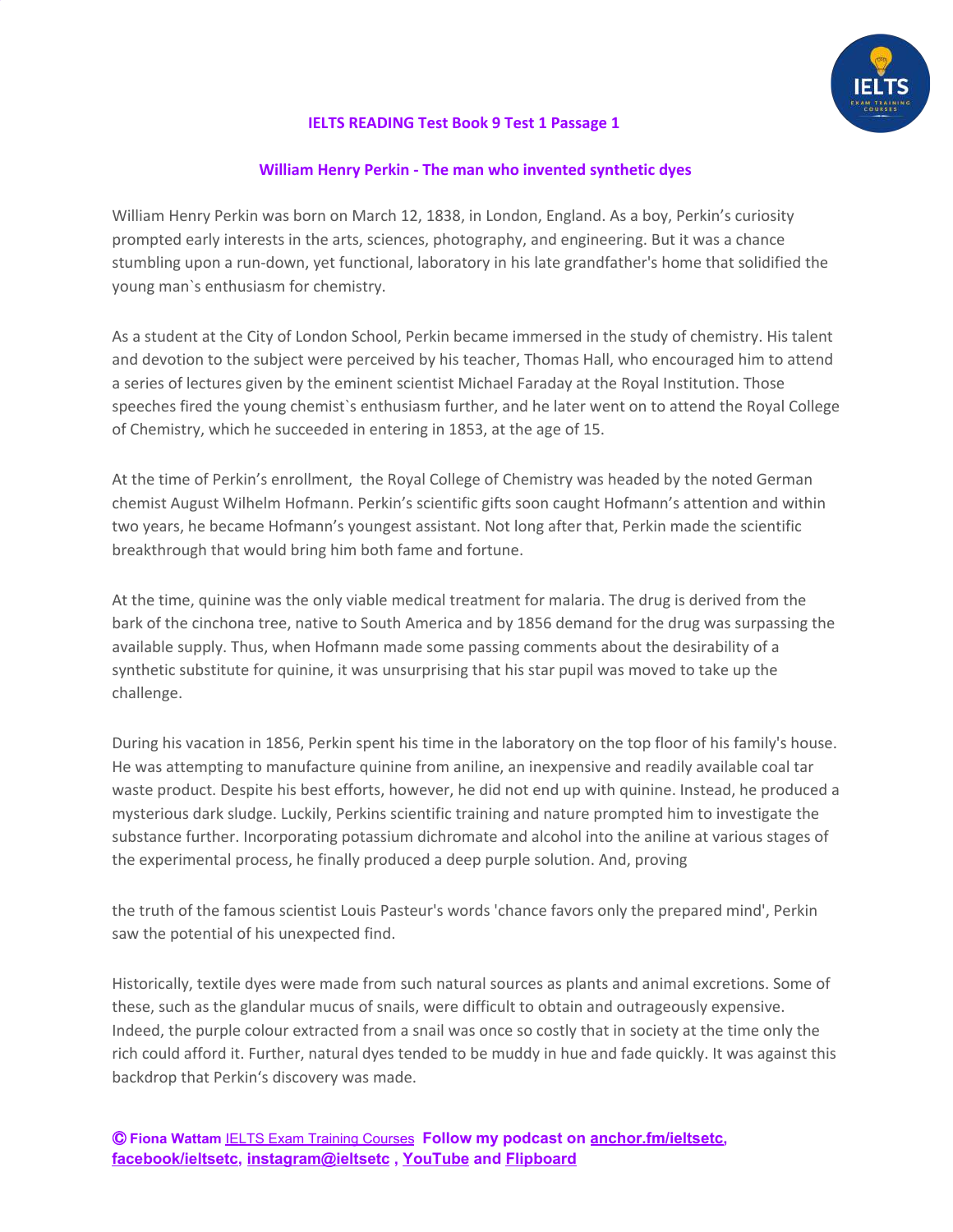

Perkin quickly grasped that his purple solution could be used to colour fabric, thus making it the world's first synthetic dye. Realising the importance of this breakthrough, he lost no time in patenting it. But perhaps the most fascinating of all Perkin's reactions to his find was his nearly instant recognition that the new dye had commercial possibilities.

Perkin originally named his dye Tyrian Purple, but it later became commonly known as mauve (from the French for the plant used to make the colour violet). He asked advice of Scottish dye works owner Robert Pullar, who assured him that manufacturing the dye would be well worth it if the colour remained fast (i.e. would not fade) and the cost was relatively low. So, over the fierce objections of his mentor Hofmann, he left college to give birth to the modern chemical industry.

With the help of his father and brother, Perkin set up a factory not far from London. Utilizing the cheap and plentiful coal tar that was an almost unlimited byproduct of London's gas street lighting, the dye works began producing the world's first synthetically dyed material in 1857. The company received a commercial boost from the Empress Eugenio of France, when she decided the new color flattered her. Very soon, mauve was the necessary shade for all the fashionable ladies in that country. Not to be outdone, England`s Queen Victoria also appeared in public wearing a mauve gown, thus making it all the rage in England as well. The dye was bold and fast, and the public clamoured for more. Perkin went back to the drawing board.

Although Perkins fame was achieved and fortune assured by his first discovery, the chemist continued his research. Among other dyes he developed and introduced were aniline red (1859) and aniline black (1863) and in the late 1860s, Perkin's green. It is important to note that Perkin's synthetic dye discoveries had outcomes far beyond the merely decorative. The dyes also became vital to medical research in many ways. For instance, they were used to stain previously invisible microbes and bacteria, allowing researchers to identify such bacilli as tuberculosis. cholera, and anthrax. Artificial dyes continue to play a crucial role today. And, in what would have been particularly pleasing to Perkin, their current use is in the search for a vaccine against malaria.

## **Question 1-7**

Do the following statements agree with the information given in Reading Passage 1?

- **TRUE** if the statement agrees with the information **FALSE** if the statement contradicts the information **NOT GIVEN** if there is no information on this more than once.
	- 1. Michael Faraday was the first person to recognize Perkin's ability as a student of chemistry.
	- 2. Michael Faraday suggested Perkin should enroll in the Royal College of Chemistry.
	- 3. Perkin employed August Wilhelm Hofmann as his assistant.
	- 4. Perkin was still young when he made the discovery that made him rich and famous.
	- 5. The trees from which quinine is derived grow only in South America.

Ⓒ **Fiona Wattam** [IELTS Exam Training Courses](https://www.ieltsetc.com/) **Follow my podcast on [anchor.fm/ieltsetc,](https://anchor.fm/ieltsetc) [facebook/ieltsetc](https://www.facebook.com/groups/528060717568309/), [instagram@ieltsetc](https://www.instagram.com/ieltsetc/) , [YouTube](https://www.youtube.com/channel/UC1tn5rRqHkjO2YWZ_MWwvZw) and [Flipboard](https://flipboard.com/@FionaWattam)**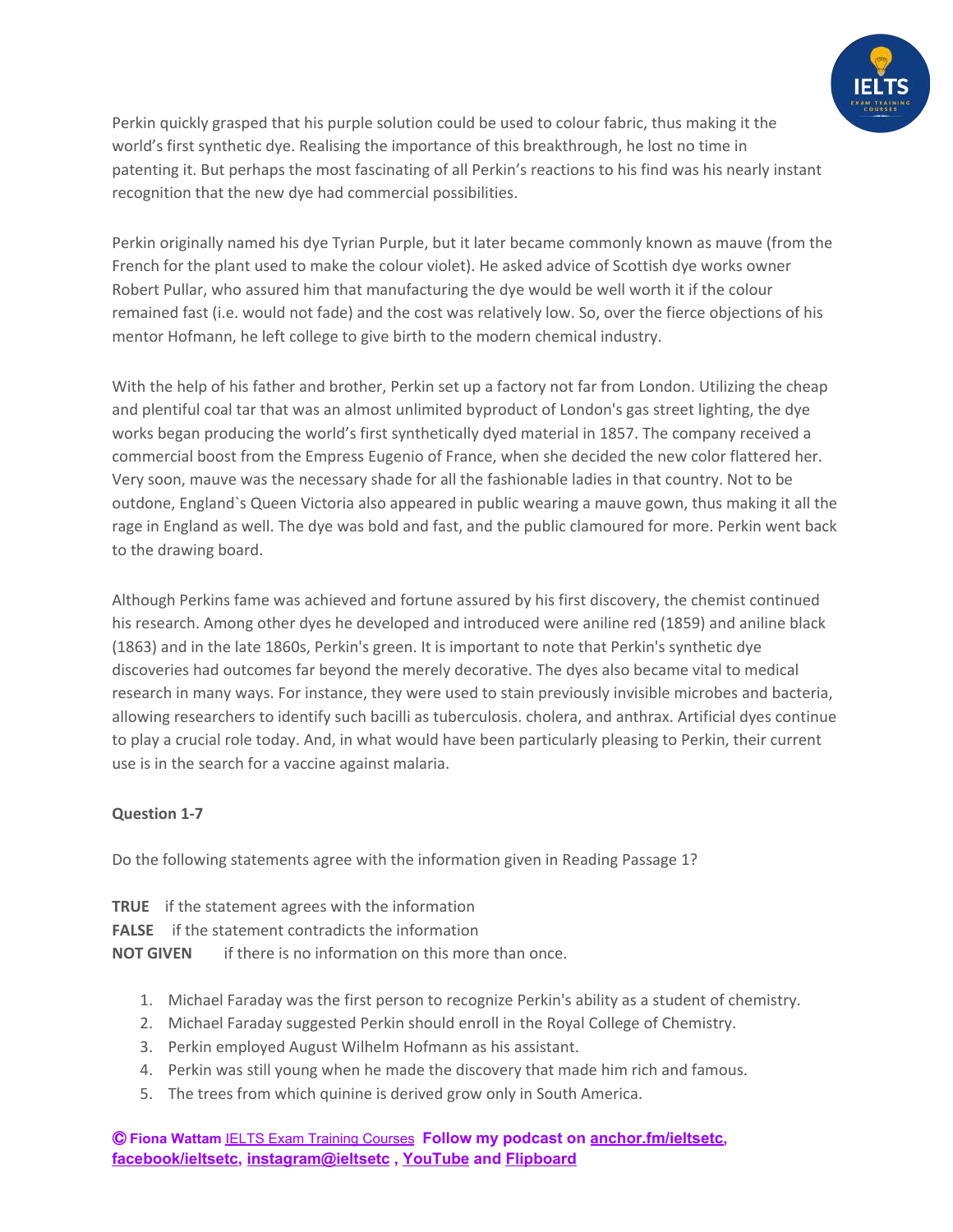

- 6. Perkin hoped to manufacture a drug from a coal tar waste product.
- 7. Perkin was inspired by the discoveries of the famous scientist Louis Pasteur.

#### **Question 8-13**

Choose NO MORE THAN **TWO WORDS** from the passage for each answer

- 8. Before Perkin's discovery, with what group in society was the colour purple associated?
- 9. What potential did Perkin immediately understand that his new dye had?
- 10. What was the name finally used to refer to the first color Perkin invented?
- 11. What was the name of the person Perkin consulted before setting up his own dye works?
- 12. In what country did Perkin's newly invented colour first become fashionable?
- 13. According to the passage, which disease is now being targeted by researchers using synthetic dyes?

#### **Answers**

1.FALSE 2.NOT GIVEN 3.FALSE 4.TRUE 5.NOT GIVEN 6.TRUE 7.NOT GIVEN

8.(the/only)rich 9.commercial(possibilities) 10.mauve (was/is) 11.(Robert)Pullar 12.(in) France 13.malaria (is)

## **Answers explained!**

#### **Question 1-7**

Do the following statements agree with the information given in Reading Passage 1?

**TRUE** if the statement agrees with the information

**FALSE** if the statement contradicts the information

**NOT GIVEN** if there is no information on this more than once.

1. **Michael Faraday** was the **first person** to **recognize** Perkin's **ability** as a student of chemistry. **FALSE - his teacher was the first person**

As a student at the City of London School, Perkin became immersed in the study of **chemistry.** His **talent** and devotion to the subject **were perceived by his teacher, Thomas Hall**, who encouraged him to attend a series of lectures given by the eminent scientist Michael Faraday at the Royal Institution.

**2. Michael Faraday suggested** Perkin should enroll in the Royal College of Chemistry. **Not Given**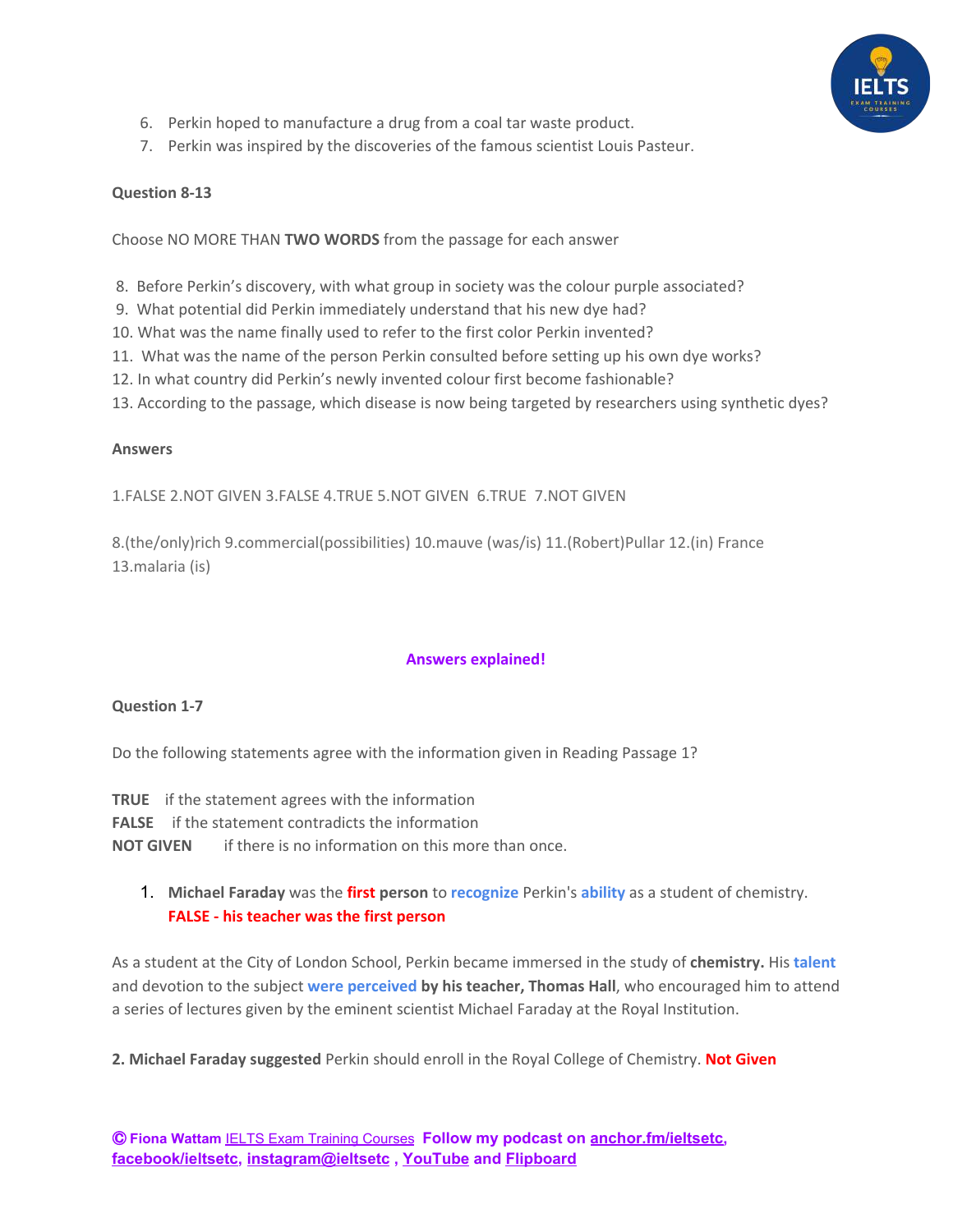

Those speeches fired the young chemist`s enthusiasm further, and **he later went on to attend the Royal College of Chemistry,** which he succeeded in entering in 1853, at the age of 15.

3. Perkin employed August Wilhelm Hofmann as his **assistant**. **False - the opposite**

Perkin's scientific gifts soon caught Hofmann's attention and within two years, **he became Hofmann's youngest assistant.**

4. Perkin was still **young** when he made the **discovery** that made him rich and famous. **True**

**Not long after that**, Perkin made the scientific **breakthrough** that would bring him both **fame and fortune.**

5. The **trees** from which quinine is derived grow **only** in South America.

### **NOT GIVEN - 'native' means 'originally from' but we don't know where else they grow.**

At the time, quinine was the only viable medical treatment for malaria. The drug is derived from the bark of the cinchona tree, **native to South America** and by 1856 demand for the drug was surpassing the available supply.

6. Perkin **hoped** to manufacture a **drug** from a **coal tar waste product. TRUE**

He was **attempting** to manufacture **quinine** from aniline, an inexpensive and readily available **coal tar waste product.**

7. Perkin was **inspired** by the discoveries of the famous scientist **Louis Pasteur**. NOT GIVEN - no synonyms for 'inspired by' or 'discoveries'. No idea of what Perkin FELT about Louis **Pasteur's discoveries.**

And, proving the truth of the famous scientist **Louis Pasteur's** words 'chance favors only the prepared mind', Perkin saw the potential of his unexpected find.

## **Question 8-13**

Choose **NO MORE THAN TWO WORDS** from the passage for each answer

**8. Before Perkin's discovery, with what group in society was the colour purple associated? (the) rich**

Ⓒ **Fiona Wattam** [IELTS Exam Training Courses](https://www.ieltsetc.com/) **Follow my podcast on [anchor.fm/ieltsetc,](https://anchor.fm/ieltsetc) [facebook/ieltsetc](https://www.facebook.com/groups/528060717568309/), [instagram@ieltsetc](https://www.instagram.com/ieltsetc/) , [YouTube](https://www.youtube.com/channel/UC1tn5rRqHkjO2YWZ_MWwvZw) and [Flipboard](https://flipboard.com/@FionaWattam)**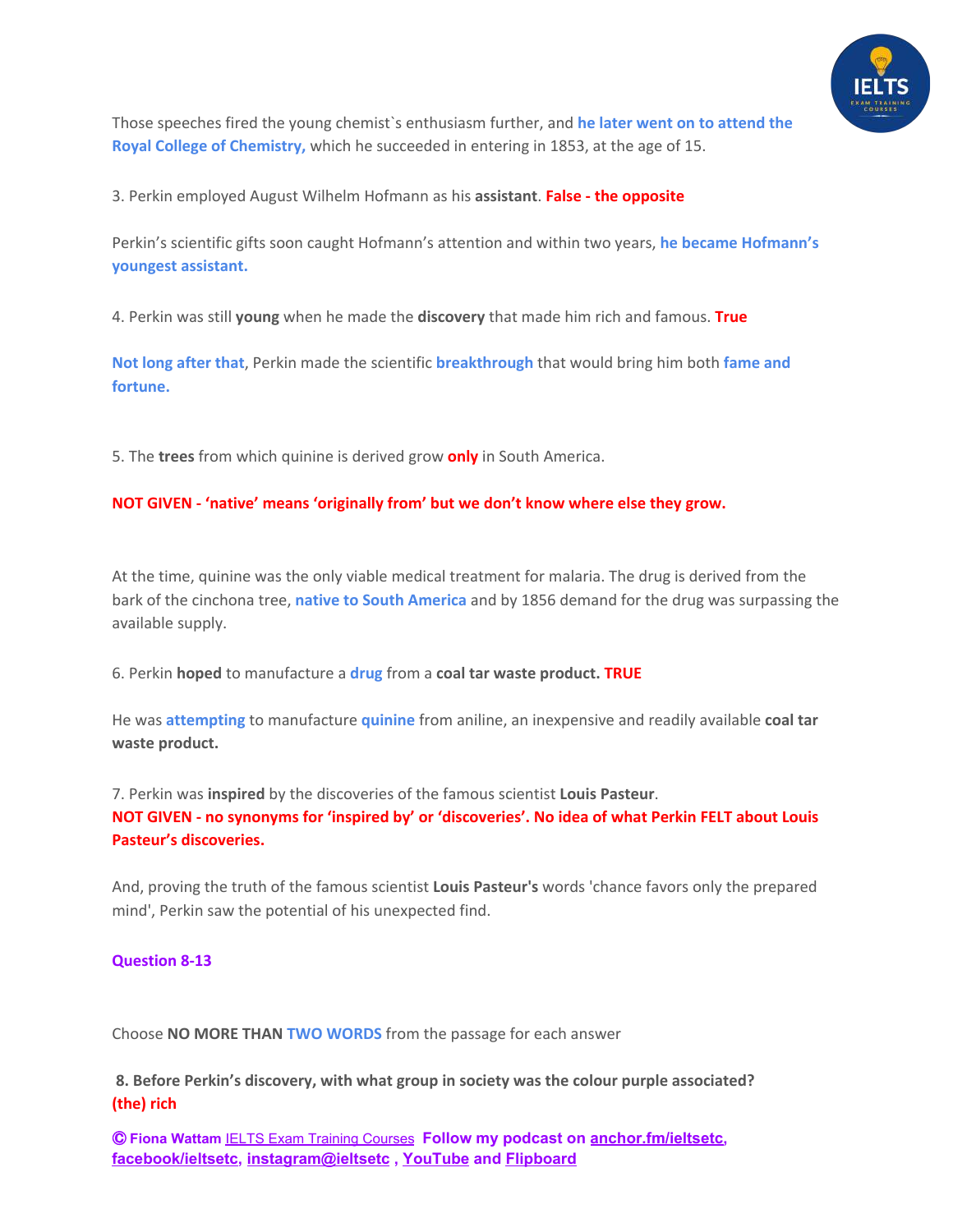

**Historically**, textile dyes were made from such natural sources as plants and animal excretions. Some of these, such as the glandular mucus of snails, were difficult to obtain and outrageously expensive. Indeed, the purple colour extracted from a snail was once so costly that in society at the time **only the rich could afford it**. Further, natural dyes tended to be muddy in hue and fade quickly. It was against this backdrop that Perkin's discovery was made.

# **9. What potential did Perkin immediately understand that his new dye had? Commercial (possibilities)**

Perkin quickly grasped that his purple solution could be used to colour fabric, thus making it the world's first synthetic dye. Realising the importance of this breakthrough, he lost no time in patenting it. But perhaps the most fascinating of all Perkin's reactions to his find was his **nearly instant recognition that the new dye had commercial possibilities.**

# **10. What was the name finally used to refer to the first color Perkin invented? Mauve**

Perkin originally named his dye Tyrian Purple, but it later **became commonly known as mauve** (from the French for the plant used to make the colour violet).

# **11.What was the name of the person Perkin consulted before setting up his own dye works? (Robert) Pullar**

He **asked advice** of Scottish dye works owner **Robert Pullar**, who assured him that manufacturing the dye would be well worth it if the colour remained fast (i.e. would not fade) and the cost was relatively low. So, over the fierce objections of his mentor Hofmann, he left college to give birth to the modern chemical industry.

## **12. In what country did Perkin's newly invented colour first become fashionable? France**

The company received a commercial boost from the Empress Eugenio of **France**, when she decided the new color flattered her. Very soon, mauve was the necessary shade for all the **fashionable ladies in that country**.

# **13. According to the passage, which disease is now being targeted by researchers using synthetic dyes?**

## **malaria**

And, in what would have been particularly pleasing to Perkin, **their current use is** in the search for a vaccine against **malaria**.